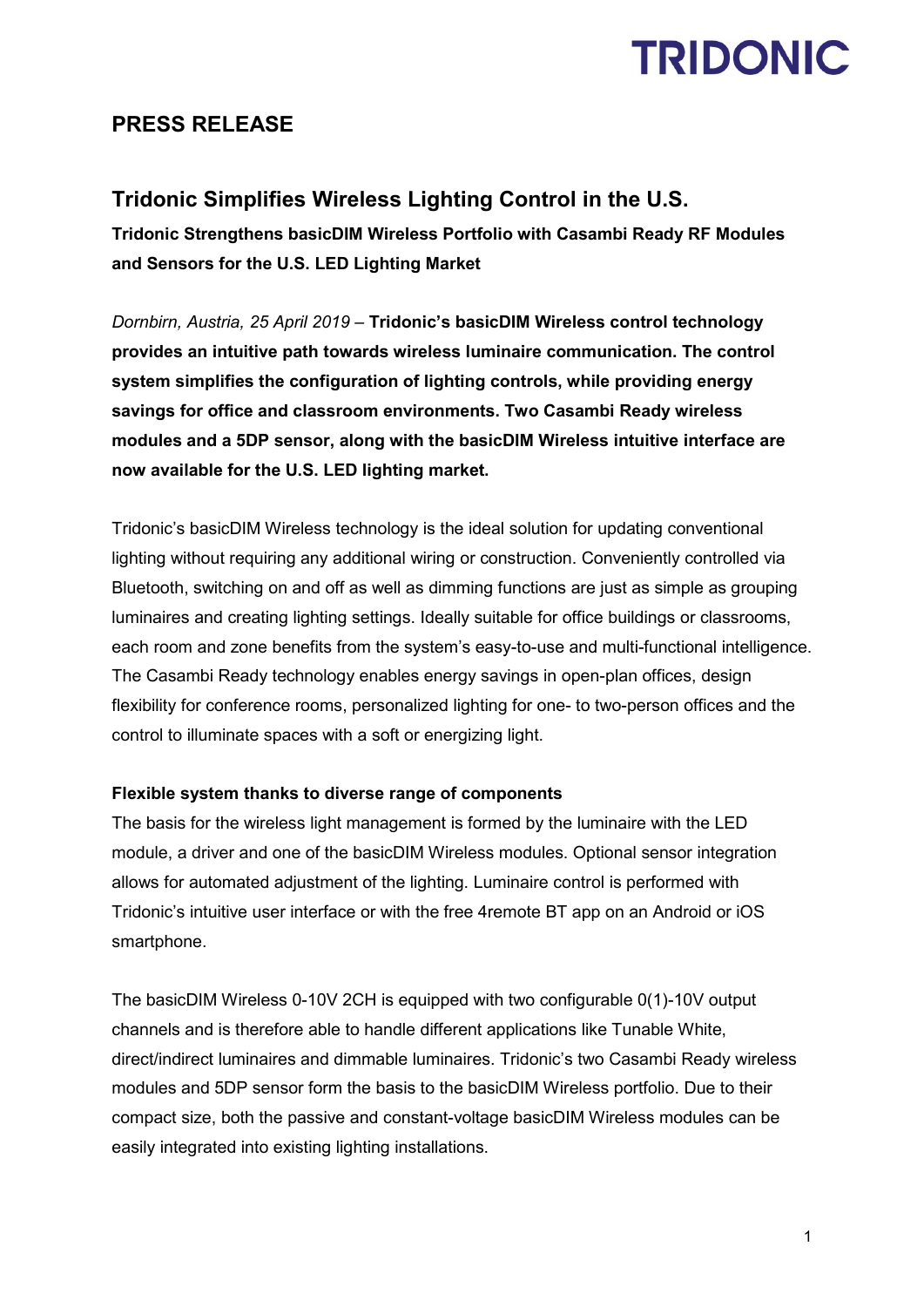# **TRIDONIC**

"For Bluetooth-based communication between luminaires, Tridonic bolstered its basicDIM Wireless portfolio by introducing two new Casambi Ready wireless modules and 5DP sensor," said Paul A. Montesino LC, Product Director Americas, Tridonic USA. "Casambi Ready control technology allows for versatile interaction with all the luminaires in a room, either by using the free 4remote BT app or the user interface. The basicDIM Wireless modules can be easily and flexibly integrated into existing systems and with the addition of sensors, can offer considerable potential energy savings for offices and classrooms. We are happy to bring this wireless control capability to the U.S. market."

### **Constant-voltage basicDIM Wireless module PWM CV 4CH**

Up to four channels can be switched and dimmed using Bluetooth – for example, four linear Tridonic LLE FLEX strips or even completely different constant-voltage LED modules. With this module, existing LED strips can be easily dimmed without the need for additional DALI lines or drivers. The maximum output current is 6 Amps, which can be split among the four channels.

#### **Passive basicDIM Wireless module 0-10V 2CH**

This passive module can be integrated in luminaires that are not equipped with basicDIM Wireless drivers. Using Bluetooth technology, the wireless module connects the luminaires without the need for an external gateway. It can also be linked to the new 5DP basicDIM Wireless sensor to detect room occupancy and ambient light in network control.

#### **5DP basicDIM Wireless sensor**

The new wireless sensor offers daylight-dependent lighting control and room occupancy detection. It has been designed for network control of open-plan offices, training and presentation rooms as well as corridors, passageways and garages.

You are invited to attend Tridonic's booth where it will be showcasing the basicDIM Wireless portfolio. Go to booth #4039 in the IoT Pavilion during LIGHTFAIR International 2019, May 21-23 at the Pennsylvania Convention Center in Philadelphia, Pennsylvania. Also at the booth will be a live demo using Tridonic's companionSUITE software tools to program LED drivers via NFC technology in the production line. Stop by to learn more.

#### **About Tridonic**

Tridonic is a world-leading supplier of lighting technology, supporting its customers with intelligent hardware and software and offering the highest level of quality, reliability and energy savings. As a global driver of innovation in the field of lighting-based network technology, Tridonic develops scalable, future-oriented solutions that enable new business models for lighting manufacturers, building managers, systems integrators, planners and many other types of customer.